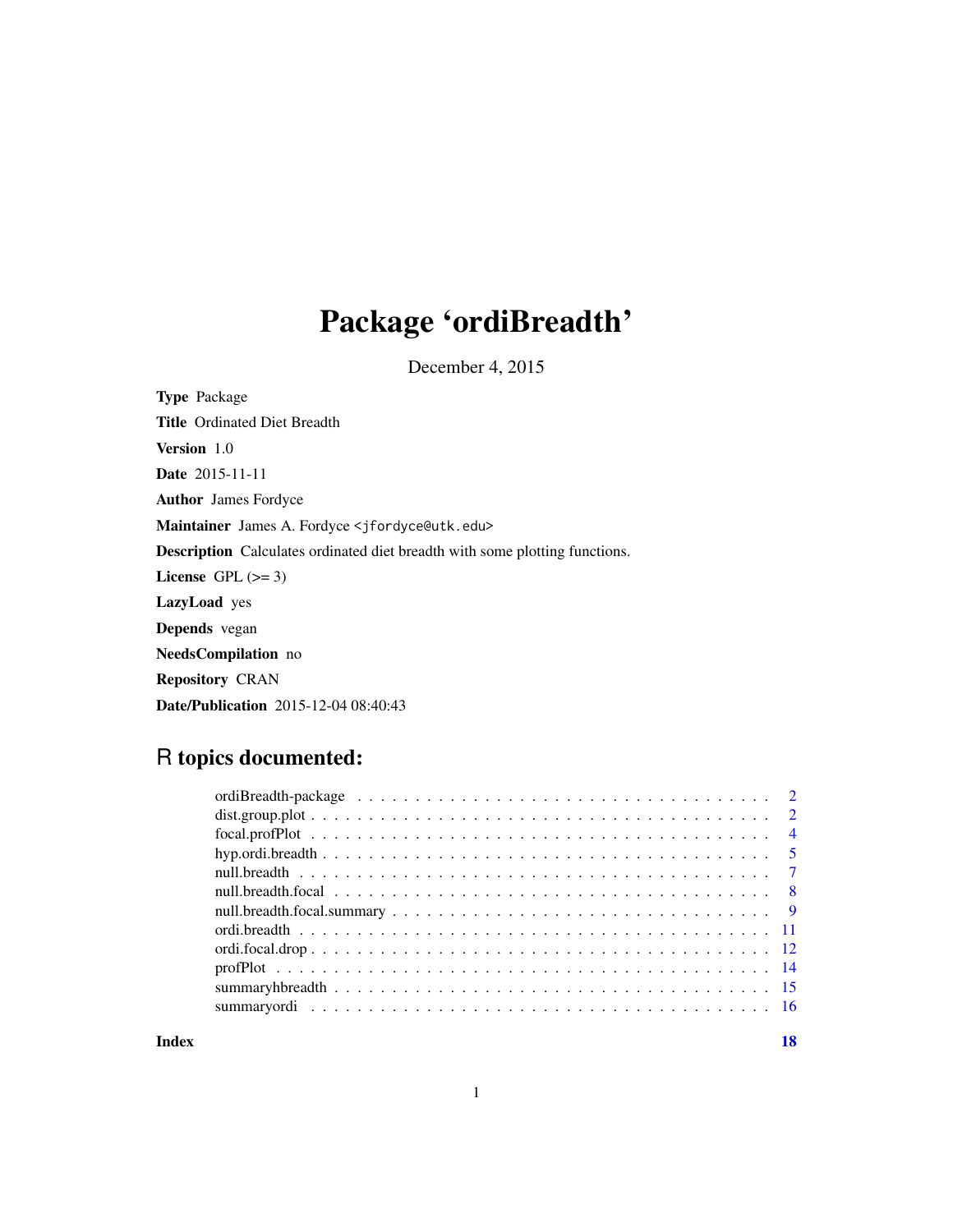<span id="page-1-0"></span>ordiBreadth-package *Calculates ordinated diet breadth.*

#### Description

Calculates ordinated diet breadth and provides plotting functions.

#### Details

| Package: | ordiBreadth    |
|----------|----------------|
| Type:    | Package        |
| Version: | 1.0            |
| Date:    | 2015-08-07     |
| License: | <b>GPL 3.0</b> |

Users provide a matrix of host associations, where rows are consumers (e.g., heribivores) and columns are resources (e.g., plants). The function ordi.breadth calculates the ordinated breadth for all consumers in the matrix and summary.hbreadth summarizes the output and dist.group.plot can be used for visualization.

#### Author(s)

James Fordyce

Maintainer: James Fordyce <jfordyce@utk.edu>

#### References

Fordyce, J.A., C.C. Nice, C.A. Hamm, & M.L. Forister. Quantifying diet breadth through ordination of host association. Ecology

dist.group.plot *dist.group.plot*

#### Description

This function plots the ordination and shows the centroid for a focal herbivore

# Usage

```
dist.group.plot(specialization, id, cex = 1, PCoA = c(1, 2), seg.col = "pink", seg.wd = 2,
seg.lty = 1, pt.col = "red", pt.pch = 19, pt.cex = 1.5, x.lim = NULL, y.lim = NULL,
plant.plot = "all.names", rel.pch = 19, rel.cex = 1.5, rel.col = "red", nrel.pch = 19,
nrel.cex = 1.5, nrel.col = "red", verbose = TRUE, scaled = TRUE)
```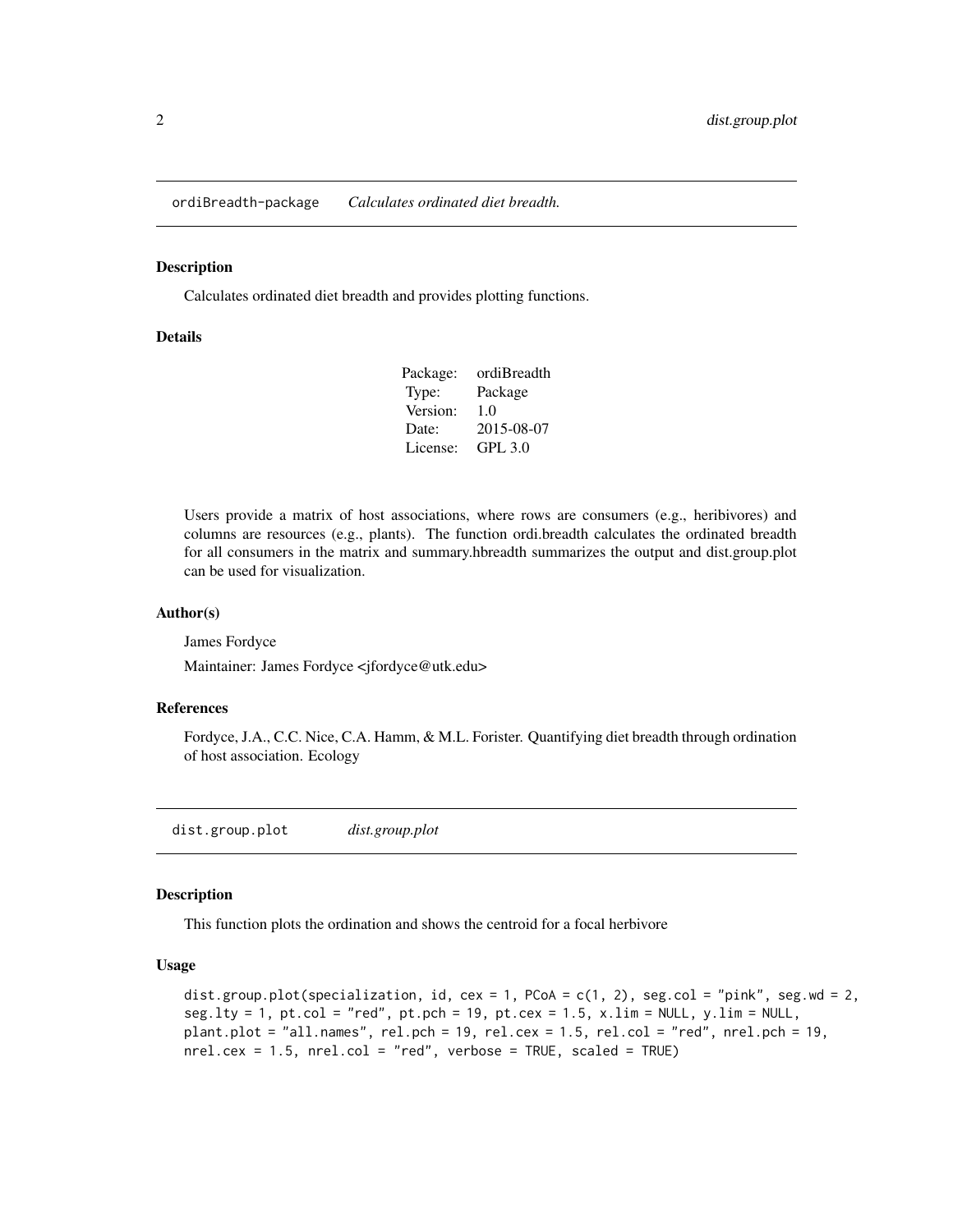# dist.group.plot 3

# Arguments

|            | specialization The object created by the function ordi. breadth.                                                                                                                                                                                            |
|------------|-------------------------------------------------------------------------------------------------------------------------------------------------------------------------------------------------------------------------------------------------------------|
| id         | A numeric indicating which species of herbivore to plot from list specialization.                                                                                                                                                                           |
| cex        | A numeric indicating the font size for diet item names.                                                                                                                                                                                                     |
| PCoA       | A vector length two indicated which two PCo axes to plot.                                                                                                                                                                                                   |
| seg.col    | The color of segments joining diet items to centroid.                                                                                                                                                                                                       |
| seg.wd     | A value indicating the line width of segments joining diet items to centroid.                                                                                                                                                                               |
| seg.lty    | A value indicating the line type of segments joining diet items to centroid.                                                                                                                                                                                |
| pt.col     | The color of centroid plotting character.                                                                                                                                                                                                                   |
| pt.pch     | A value indicating the plotting character for centroid.                                                                                                                                                                                                     |
| pt.cex     | A value indicating the character expansion for centroid plotting character.                                                                                                                                                                                 |
| x.lim      | A vector length two indicating the min and max of x axis.                                                                                                                                                                                                   |
| y.lim      | A vector length two indicating the min and max of y axis.                                                                                                                                                                                                   |
| plant.plot | A value taking on "all.names", "relevent", or "points". 'all.names' plots the<br>names of host plants, 'relevent' plots only the names of host plants used by<br>focale herbivore (indicated by argument id), 'points' points all host plants as<br>points. |
| rel.pch    | A value indicating the plotting character for host plants used by herbivore.                                                                                                                                                                                |
| rel.cex    | A value indicating the character expansion for host plants used by herbivore.                                                                                                                                                                               |
| rel.col    | A value indicating the color for host plants used by herbivore.                                                                                                                                                                                             |
| nrel.pch   | A value indicating the plotting character for host plants not used by herbivore.                                                                                                                                                                            |
| nrel.cex   | A value indicating the character expansion for host plants not used by herbivore.                                                                                                                                                                           |
| nrel.col   | A value indicating the color for host plants not used by herbivore.                                                                                                                                                                                         |
| verbose    | A logical indicating whether information on taxonomic and ordinated host breadth<br>is included in plot.                                                                                                                                                    |
| scaled     | A logical indicating whether to return scaled ordinated host breadth.                                                                                                                                                                                       |

# Author(s)

James Fordyce

# References

Fordyce, J.A., C.C. Nice, C.A. Hamm, & M.L. Forister. Quantifying diet breadth through ordination of host association. Ecology

# Examples

```
testdata<-
c(
0,0,0,0,1,0,0,0,0,0,#1
0,0,0,0,0,0,1,1,0,0,#2
1,1,1,0,0,0,0,0,0,0,#3
```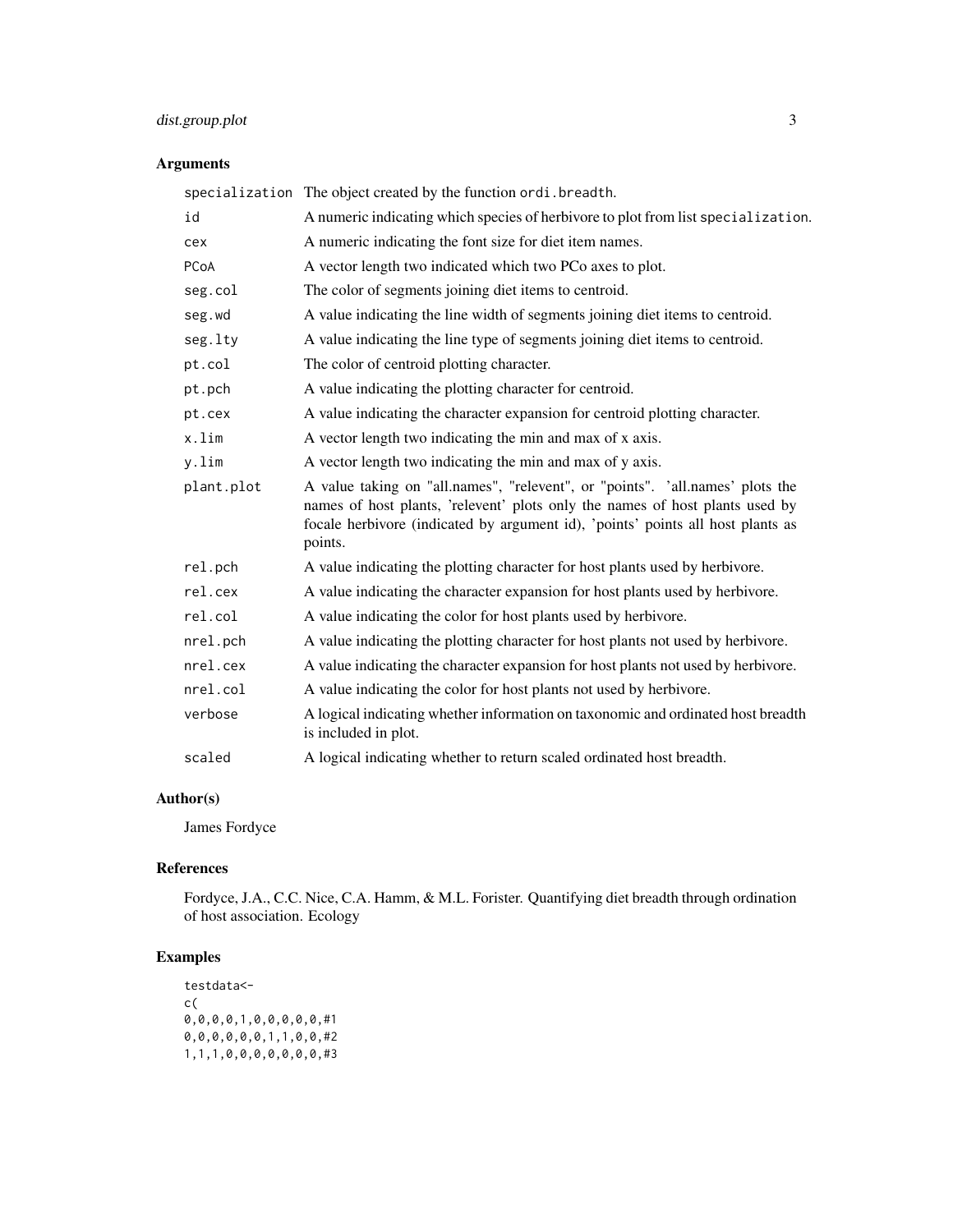```
0,0,0,0,1,1,0,1,0,1,#4
1,1,1,0,0,0,1,0,0,0,#4
1,1,0,0,1,0,1,0,0,0,#4
0,0,0,1,0,0,1,0,1,1,#4
1,0,1,0,1,1,0,0,0,1, #5
1,1,0,0,1,0,0,1,1,1,#6
1,1,1,0,1,1,0,1,1,1) #8
```

```
dat<-array(dim=c(10,10),data=testdata)
dat<-t(dat)
colnames(dat)<-paste("",LETTERS[1:10],sep="")
rownames(dat)<-paste("bug",1:10,sep="")
x<-ordi.breadth(dat)
```

```
dist.group.plot(specialization=x,id=7,cex=1)
dist.group.plot(specialization=x,id=10,cex=1,pt.cex=0.75,plant.plot="points",nrel.pch=1,
nrel.col="black",nrel.cex=0.75)
```
focal.profPlot *focal.profPlot*

#### Description

Plots the profile plot of distance from herbivore centroid to host plants calculated by excluding the focal herbivore. Useful for exploratory data analysis.

# Usage

```
focal.profPlot(dat, focal.bug, dist.method = "jaccard", col = c("black", "red"))
```
# Arguments

| dat         | A matrix of diet associations. Rows are herbivores and columns are diet items.                                          |
|-------------|-------------------------------------------------------------------------------------------------------------------------|
| focal.bug   | A value indicating which herbivore is the focal herbivore.                                                              |
| dist.method | Dissimilarity index passed on to vegdist in the vegan package.                                                          |
| col         | A vector length 2 indicating colors for plotting. First color is for non-diet items,<br>second color is for diet items. |

#### Value

A profile plot

#### Author(s)

James Fordyce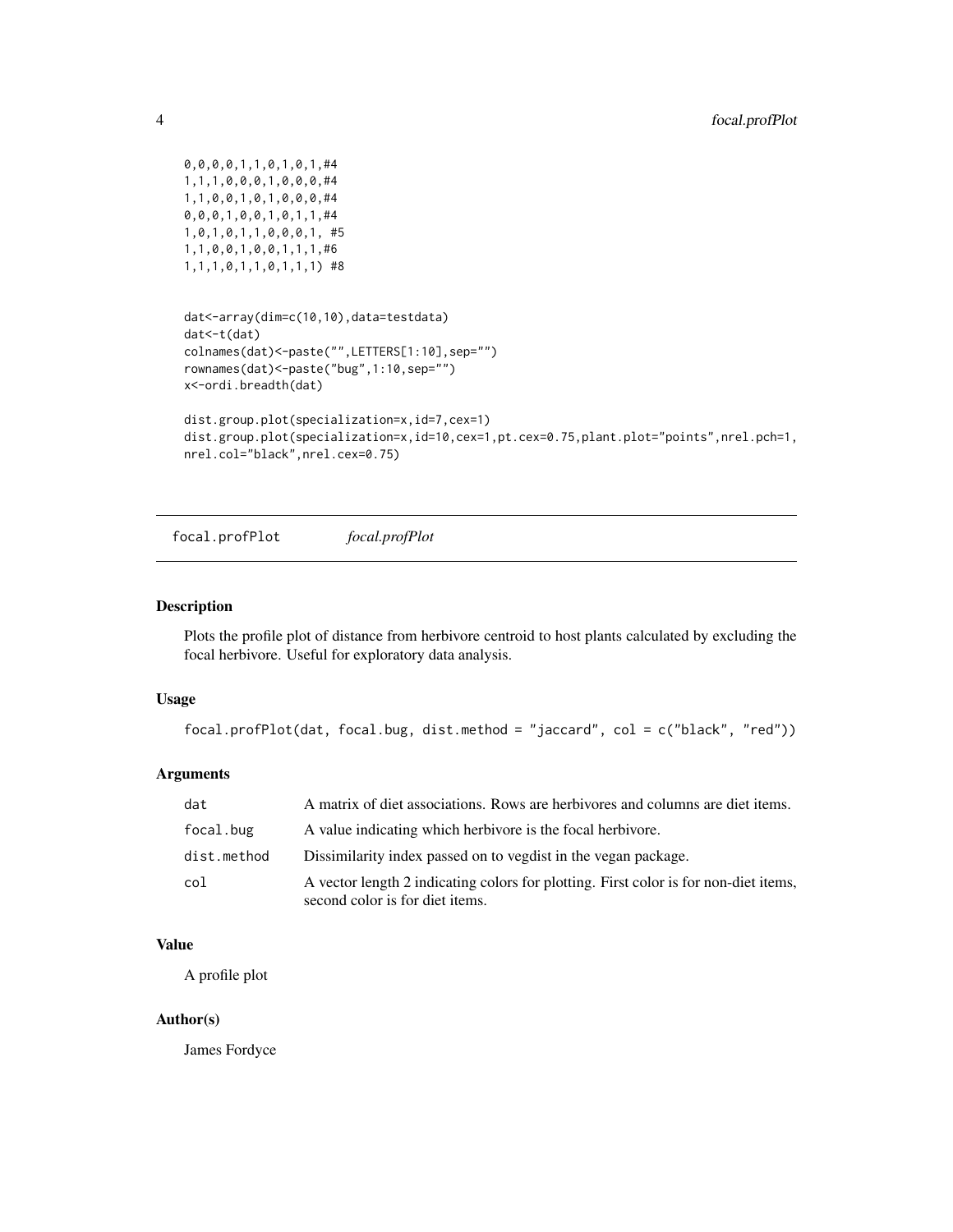# <span id="page-4-0"></span>hyp.ordi.breadth 5

# References

Fordyce, J.A., C.C. Nice, C.A. Hamm, & M.L. Forister. Quantifying diet breadth through ordination of host association. Ecology

# Examples

```
testdata<-
c(
0,0,0,0,1,0,0,0,0,0,#1
0,0,0,0,0,0,1,1,0,0,#2
1,1,1,0,0,0,0,0,0,0,#3
0,0,0,0,1,1,0,1,0,1,#4
1,1,1,0,0,0,1,0,0,0,#4
1,1,0,0,1,0,1,0,0,0,#4
0,0,0,1,0,0,1,0,1,1,#4
1,0,1,0,1,1,0,0,0,1, #5
1,1,0,0,1,0,0,1,1,1,#6
1,1,1,0,1,1,0,1,1,1) #8
```

```
dat<-array(dim=c(10,10),data=testdata)
dat<-t(dat)
colnames(dat)<-paste("",LETTERS[1:10],sep="")
rownames(dat)<-paste("bug",1:10,sep="")
```

```
focal.profPlot(dat,4)
```
hyp.ordi.breadth *hyp.ordi.breadth*

# Description

Calculates the diet breadth of a hypothetical herbivore placed in ordination space.

# Usage

```
hyp.ordi.breadth(dat, grouping, dist.method = "jaccard", distance = FALSE)
```
# Arguments

| dat         | A matrix of diet associations. Rows are herbivores and columns are diet items.                                                                                       |
|-------------|----------------------------------------------------------------------------------------------------------------------------------------------------------------------|
| grouping    | a vector of ones and zeros or TRUE and FALSE indicting diet items of hypo-<br>thetical herbivore                                                                     |
| dist.method | Dissimilarity index passed on to vegdist in the vegan package                                                                                                        |
| distance    | a logical indicating whether to return distance of hypothetical herbivore centroid<br>to plants used in PCoA space and the coordinates of the centroid in PCoA space |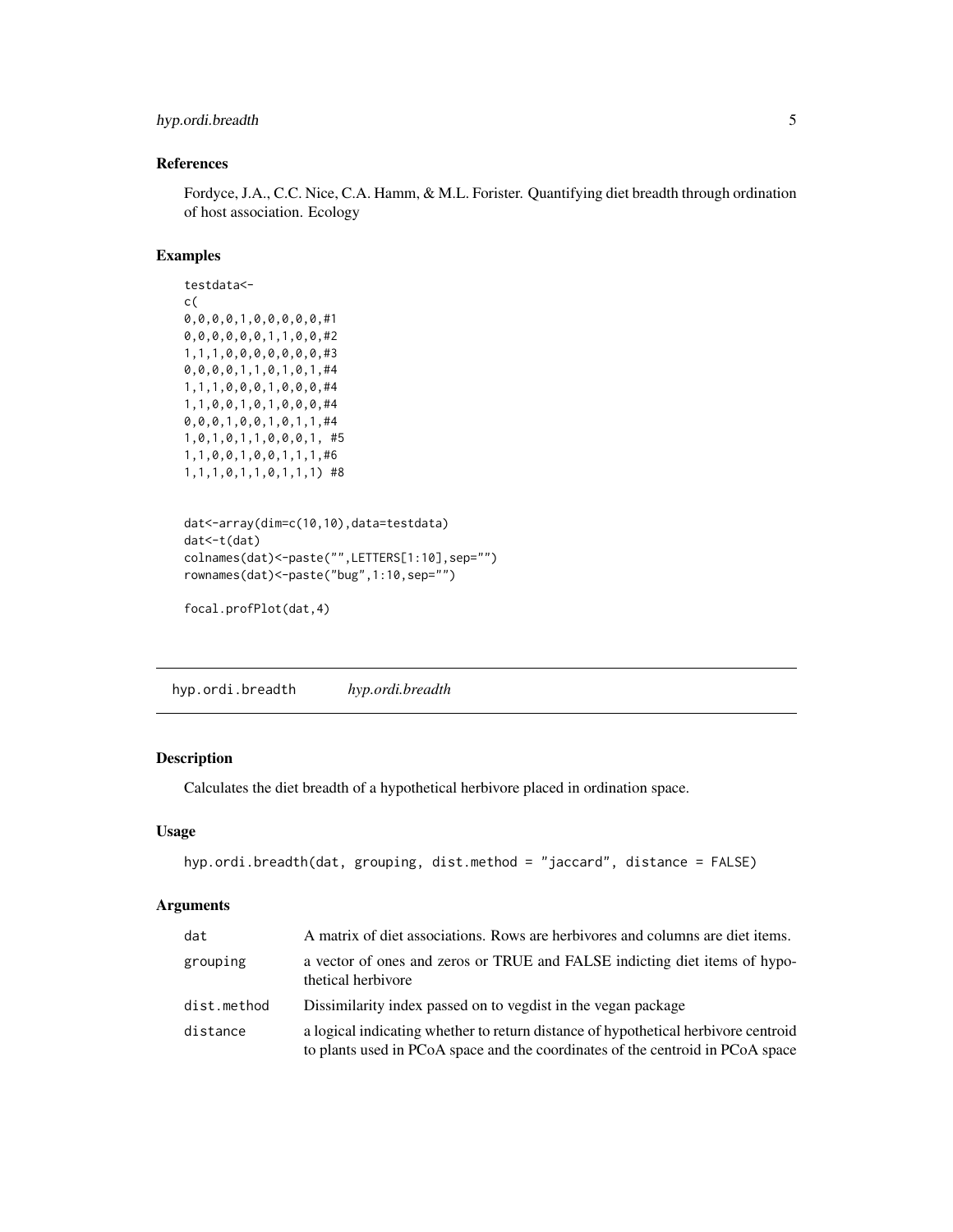# Value

| tot.breadth | Ordinated host breadth of hypothetical herbivore      |
|-------------|-------------------------------------------------------|
| distances   | Distance from centroid to diet items in PCoA space    |
| centroid    | Coordinates of the centroid of hypothetical herbivore |

# Author(s)

James Fordyce

## References

Fordyce, J.A., C.C. Nice, C.A. Hamm, & M.L. Forister. Quantifying diet breadth through ordination of host association. Ecology

#### Examples

```
testdata<-
c(
0,0,0,0,1,0,0,0,0,0,#1
0,0,0,0,0,0,1,1,0,0,#2
1,1,1,0,0,0,0,0,0,0,#3
0,0,0,0,1,1,0,1,0,1,#4
1,1,1,0,0,0,1,0,0,0,#4
1,1,0,0,1,0,1,0,0,0,#4
0,0,0,1,0,0,1,0,1,1,#4
1,0,1,0,1,1,0,0,0,1, #5
1,1,0,0,1,0,0,1,1,1,#6
1,1,1,0,1,1,0,1,1,1) #8
```

```
dat<-array(dim=c(10,10),data=testdata)
dat<-t(dat)
colnames(dat)<-paste("",LETTERS[1:10],sep="")
rownames(dat)<-paste("bug",1:10,sep="")
```

```
group<-c(TRUE,TRUE,TRUE,FALSE,FALSE,FALSE,FALSE,FALSE,FALSE,FALSE)
hyp.ordi.breadth(dat,group)
hyp.ordi.breadth(dat,group,distance=TRUE)
```

```
group<-c(1,1,1,1,1,1,1,1,1,1)
hyp.ordi.breadth(dat,group)#extreme generalist
hyp.ordi.breadth(dat,group,distance=TRUE)
```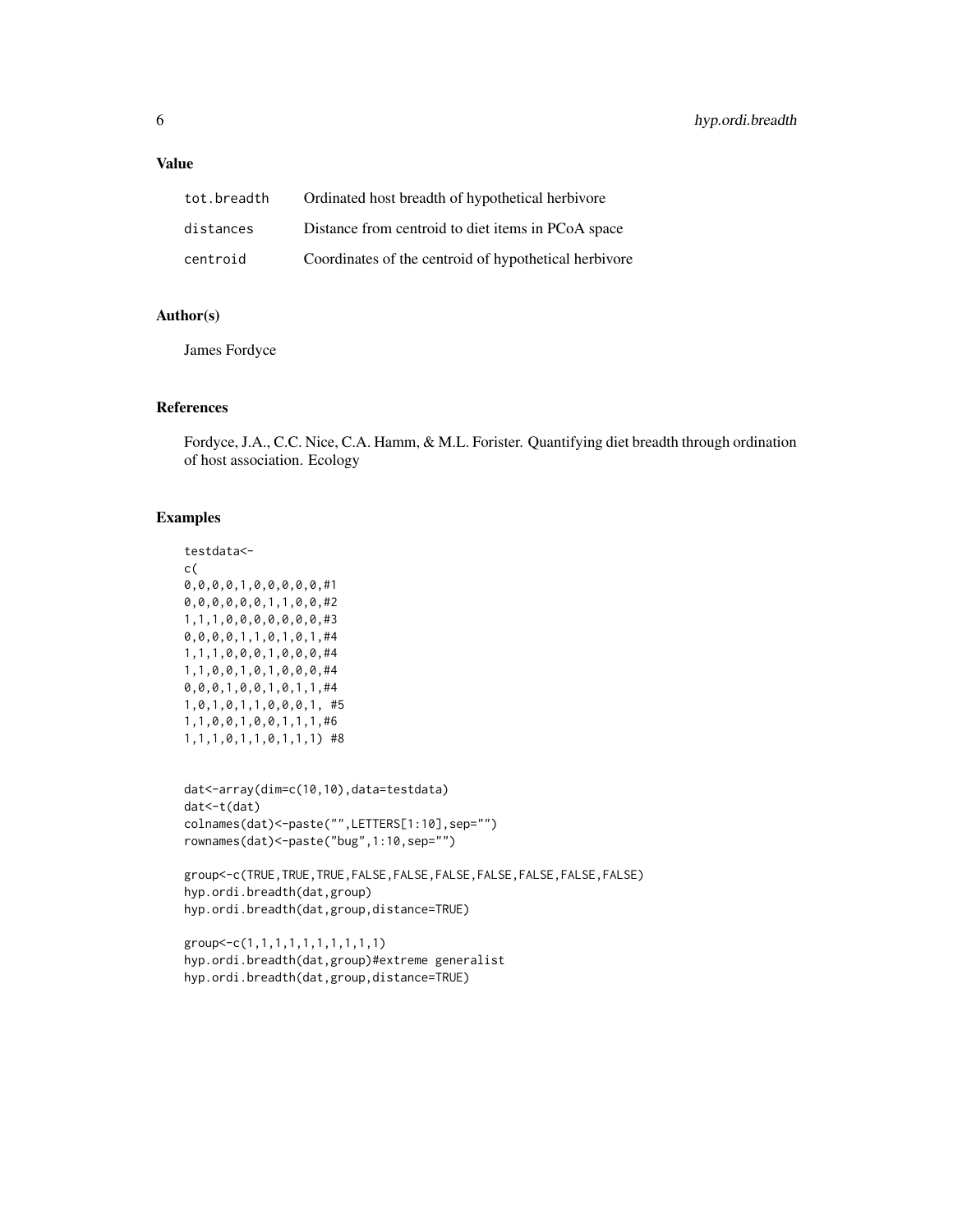#### <span id="page-6-0"></span>Description

This function calculates the null expectation of host breadth if herbivores sample diet items randomly.

# Usage

```
null.breadth(dat, dist.method = "jaccard", rep = 100, quantiles = c(0.025, 0.975),
scaled = FALSE)
```
#### Arguments

| dat         | A matrix of diet associations. Rows are herbivores and columns are diet items.                          |
|-------------|---------------------------------------------------------------------------------------------------------|
| dist.method | Dissimilarity index passed on to vegdist in the 'vegan' package.                                        |
| rep         | The number of permutations to generate a null distribution                                              |
| quantiles   | A vector length of two indicating the lower and upper quantiles to report for the<br>null distribution. |
| scaled      | A logical indicating whether to report the scaled ordinated host breadth.                               |

# Value

An array show the lower and upper quantiles of the null distribution for each taxonomic richness

#### Author(s)

James Fordyce

# References

Fordyce, J.A., C.C. Nice, C.A. Hamm, & M.L. Forister. Quantifying diet breadth through ordination of host association. Ecology

# Examples

testdata< c( 0,0,0,0,1,0,0,0,0,0, 0,0,0,0,0,0,1,1,0,0, 1,1,1,0,0,0,0,0,0,0, 0,0,0,0,1,1,0,1,0,1, 1,1,1,0,0,0,1,0,0,0, 1,1,0,0,1,0,1,0,0,0, 0,0,0,1,0,0,1,0,1,1, 1,0,1,0,1,1,0,0,0,1, 1,1,0,0,1,0,0,1,1,1,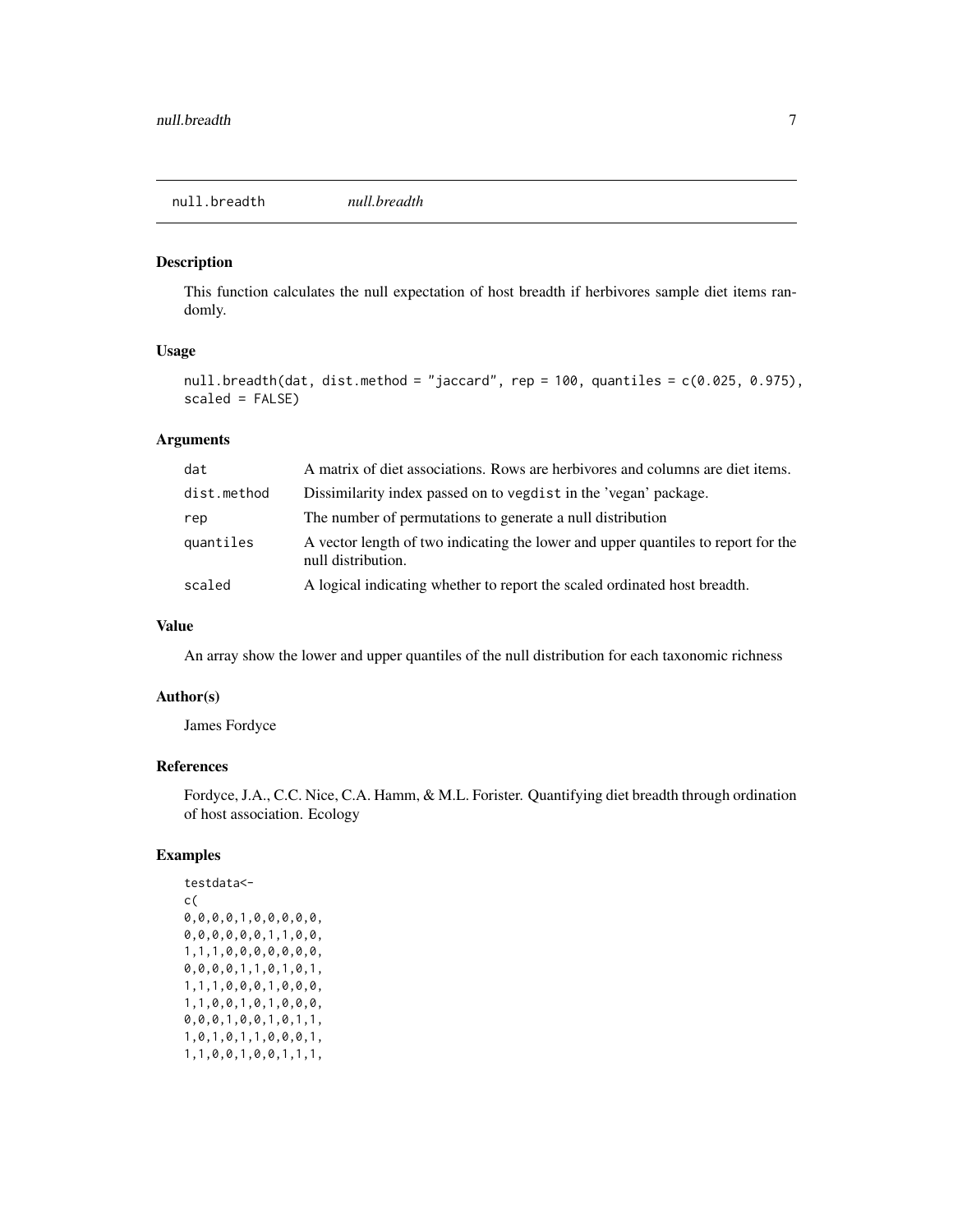```
1,1,1,0,1,1,0,1,1,1)
```

```
dat<-array(dim=c(10,10),data=testdata)
dat<-t(dat)
colnames(dat)<-paste("",LETTERS[1:10],sep="")
rownames(dat)<-paste("bug",1:10,sep="")
```

```
null.breadth(dat)
```
null.breadth.focal *null.breadth.focal*

#### Description

This function calculates the null expectation of ordinated host breadth for each herbivore individually. The ordination for each herbivore is based on PCoA where the focal herbivore is not included.

#### Usage

```
null.breadth.focal(dat, dis.method = "jaccard", reps = 100)
```
# Arguments

| dat        | A matrix of diet associations. Rows are herbivores and columns are diet items. |
|------------|--------------------------------------------------------------------------------|
| dis.method | Dissimilarity index passed on to vegdist in the vegan package.                 |
| reps       | The number of permutations to generate a null distribution.                    |

# Details

In situations where the focal herbivore is the only species using a particular diet item, that diet item is not included in the ordination. This is the modified plant richness.

# Value

A list containing the following:

| species                                 | Name of herbivore species (row name of dat                                      |  |
|-----------------------------------------|---------------------------------------------------------------------------------|--|
|                                         |                                                                                 |  |
| observed.breadth                        |                                                                                 |  |
|                                         | Ordinated diet breadth                                                          |  |
| scale.factor<br>observed.breadth.scaled | Ordinated diet breadth of most extreme generalist herbivore based on ordination |  |
| totalplantrichness                      | Scaled ordinated diet breadth                                                   |  |
|                                         | Taxonomic diet richness of focal species                                        |  |
| modplantrichness                        |                                                                                 |  |
|                                         | Modified taxonomic diet richness of focal species (see details)                 |  |
| null                                    | A vector of null ordinated diet values                                          |  |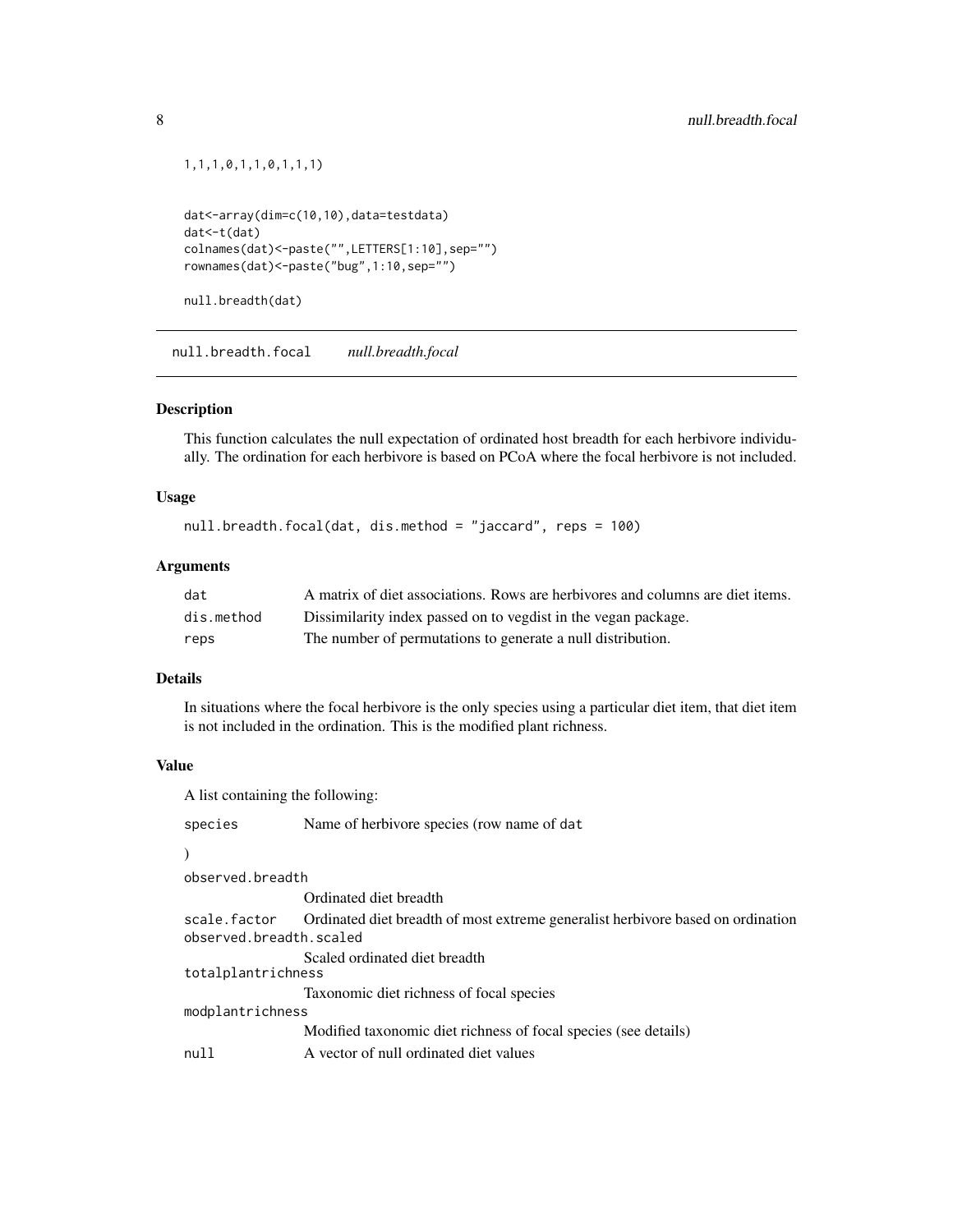#### <span id="page-8-0"></span>Author(s)

James Fordyce

# References

Fordyce, J.A., C.C. Nice, C.A. Hamm, & M.L. Forister. Quantifying diet breadth through ordination of host association. Ecology

#### Examples

```
testdata<-
c(
0,0,0,0,1,0,0,0,0,0,#1
0,0,0,0,0,0,1,1,0,0,#2
1,1,1,0,0,0,0,0,0,0,#3
0,0,0,0,1,1,0,1,0,1,#4
1,1,1,0,0,0,1,0,0,0,#4
1,1,0,0,1,0,1,0,0,0,#4
\textcircled{\textcolor{red}{0}} , \textcircled{\textcolor{red}{0}} , \textcircled{\textcolor{red}{1}} , \textcircled{\textcolor{red}{0}} , \textcircled{\textcolor{red}{1}} , \textcircled{\textcolor{red}{1}} , \textcircled{\textcolor{red}{1}} , \textcircled{\textcolor{red}{1}} , \textcircled{\textcolor{red}{1}} , \textcircled{\textcolor{red}{1}} , \textcircled{\textcolor{red}{1}} , \textcircled{\textcolor{red}{1}} , \textcircled{\textcolor{red}{1}} , 
1,0,1,0,1,1,0,0,0,1, #5
1,1,0,0,1,0,0,1,1,1,#6
1,1,1,0,1,1,0,1,1,1) #8
```

```
dat<-array(dim=c(10,10),data=testdata)
dat<-t(dat)
colnames(dat)<-paste("",LETTERS[1:10],sep="")
rownames(dat)<-paste("bug",1:10,sep="")
```

```
null.breadth.focal(dat)
```
null.breadth.focal.summary *null.breadth.focal.summary*

# Description

Summarizes results contained in object created by null.breadth.focal

# Usage

```
null.breadth.focal.summary(null.breadth.focal.out, quantiles = c(0.025, 0.975),
round = 5, scaled = FALSE)
```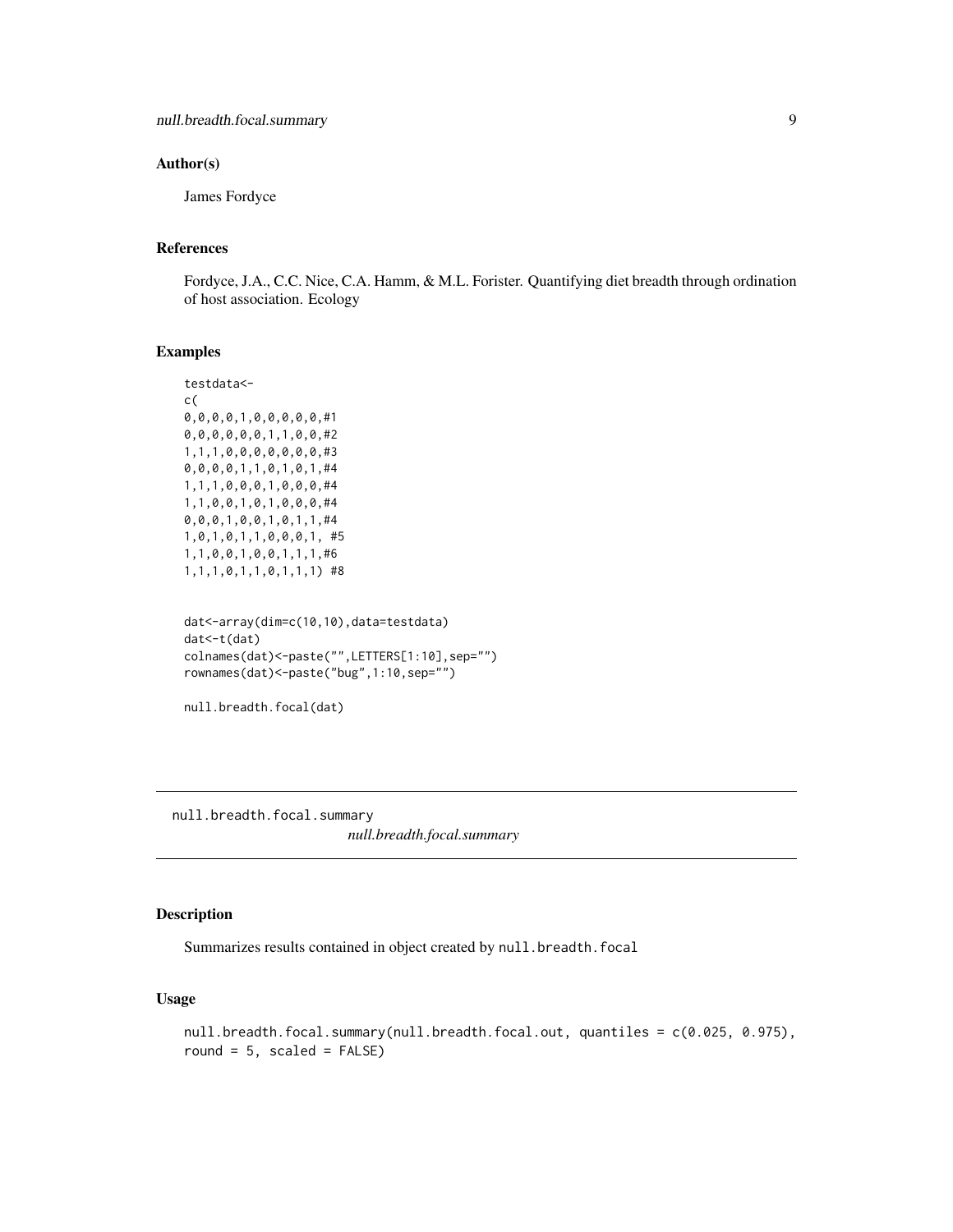# Arguments

| null.breadth.focal.out |                                                                                                         |  |
|------------------------|---------------------------------------------------------------------------------------------------------|--|
|                        | Object created by null.breadth.focal                                                                    |  |
| quantiles              | A vector length of two indicating the lower and upper quantiles to report for the<br>null distribution. |  |
| round                  | A value indicating the number of digits to round results                                                |  |
| scaled                 | Logical indicating whether to return scaled ordinated host breadth.                                     |  |

# Value

Returns a dataframe of summarized results.

# Author(s)

James Fordyce

### References

Fordyce, J.A., C.C. Nice, C.A. Hamm, & M.L. Forister. Quantifying diet breadth through ordination of host association. Ecology

#### Examples

```
testdata<-
c(
0,0,0,0,1,0,0,0,0,0,#1
0,0,0,0,0,0,1,1,0,0,#2
1,1,1,0,0,0,0,0,0,0,#3
0,0,0,0,1,1,0,1,0,1,#4
1,1,1,0,0,0,1,0,0,0,#4
1,1,0,0,1,0,1,0,0,0,#4
0,0,0,1,0,0,1,0,1,1,#4
1,0,1,0,1,1,0,0,0,1, #5
1,1,0,0,1,0,0,1,1,1,#6
1,1,1,0,1,1,0,1,1,1) #8
```

```
dat<-array(dim=c(10,10),data=testdata)
dat<-t(dat)
colnames(dat)<-paste("",LETTERS[1:10],sep="")
rownames(dat)<-paste("bug",1:10,sep="")
```
x<-null.breadth.focal(dat) null.breadth.focal.summary(x)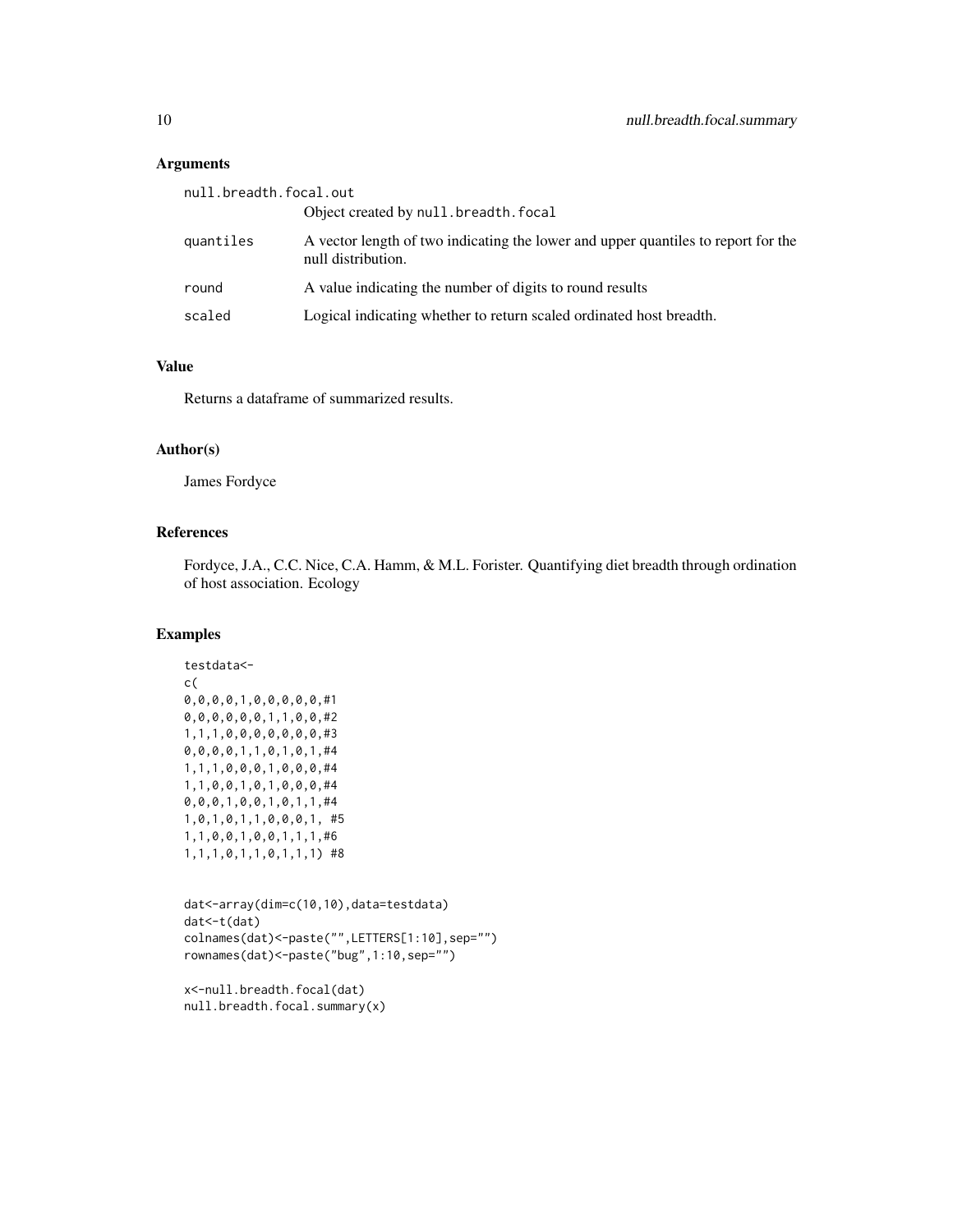<span id="page-10-0"></span>ordi.breadth *ordi.breadth*

# Description

This function calculates ordinated diet breadth

# Usage

ordi.breadth(dat, dist.method = "jaccard")

# Arguments

| dat         | A matrix of diet associations. Rows are herbivores and columns are diet items. |
|-------------|--------------------------------------------------------------------------------|
| dist.method | Dissimilarity index passed on to vegdist in the vegan package.                 |

### Value

A list containing the following

| species         | A vector of the herbivore species names (row names of dat)                                     |  |
|-----------------|------------------------------------------------------------------------------------------------|--|
| eig             | The eigen values for each of the PCo axes                                                      |  |
| tot.breadth     | A vector of the raw ordinated host breadth for each species                                    |  |
|                 | scaled breadth A vector of the scaled ordinated host breadth for each species                  |  |
| distances       | A list of vectors giving the distance of each diet item from the centroid of each<br>herbivore |  |
| group.vectors   | A matrix of logicals indicating diet items (columns) for each herbivore (rows)                 |  |
| centroids.group |                                                                                                |  |
|                 | A matrix giving the centroid on PCo (columns) for each herbivore (rows)                        |  |
| plants.ord      | A matrix of the coordinates for each plant in PCoA space                                       |  |
| dist.method     | Dissimilarity index used for PCoA                                                              |  |

# Author(s)

James Fordyce

# References

Fordyce, J.A., C.C. Nice, C.A. Hamm, & M.L. Forister. Quantifying diet breadth through ordination of host association. Ecology

# See Also

summaryhbreadth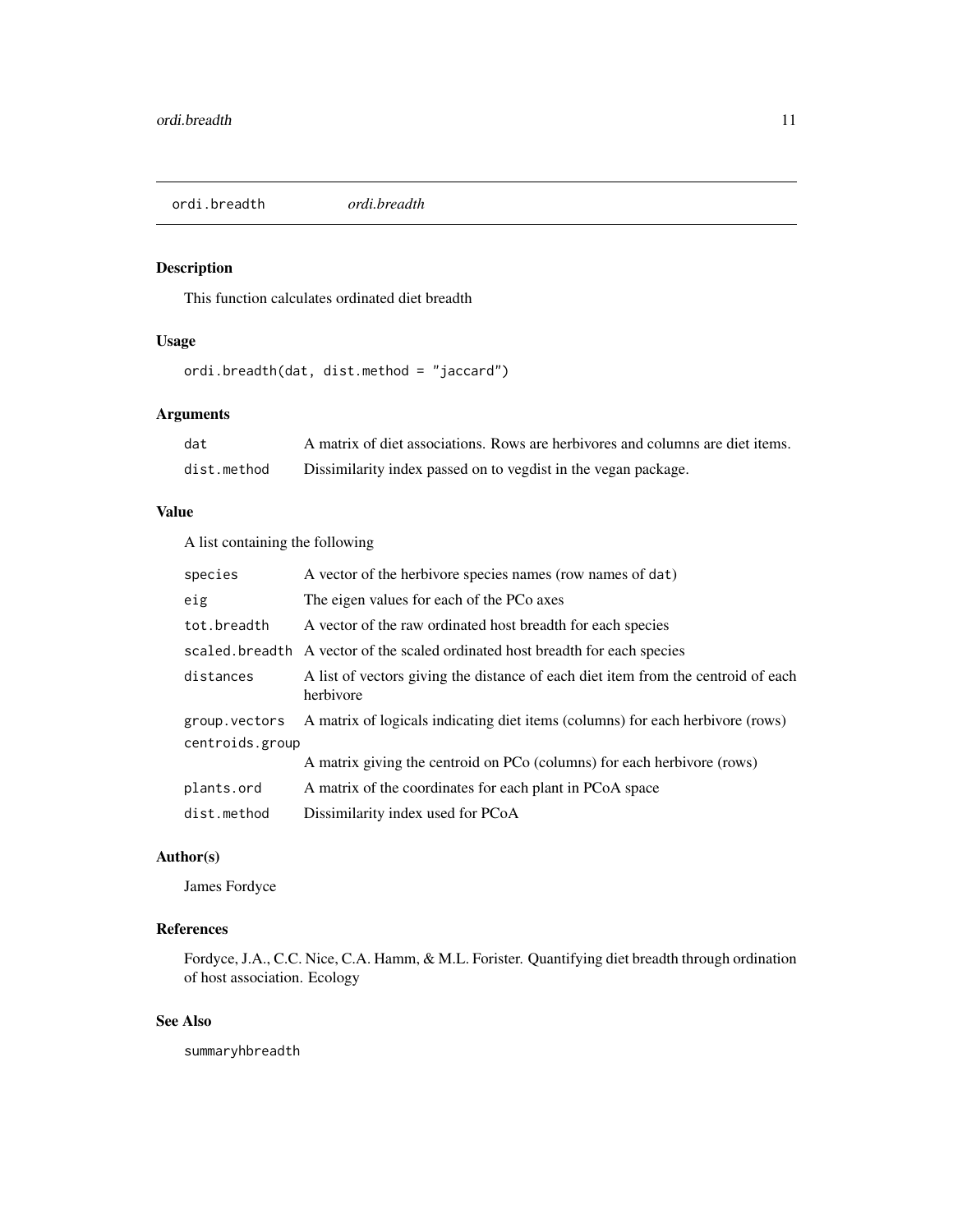# Examples

```
testdata<-
c(
0,0,0,0,1,0,0,0,0,0,#1
0,0,0,0,0,0,1,1,0,0,#2
1,1,1,0,0,0,0,0,0,0,#3
0,0,0,0,1,1,0,1,0,1,#4
1,1,1,0,0,0,1,0,0,0,#4
1,1,0,0,1,0,1,0,0,0,#4
0,0,0,1,0,0,1,0,1,1,#4
1,0,1,0,1,1,0,0,0,1, #5
1,1,0,0,1,0,0,1,1,1,#6
1,1,1,0,1,1,0,1,1,1) #8
dat<-array(dim=c(10,10),data=testdata)
dat<-t(dat)
colnames(dat)<-paste("",LETTERS[1:10],sep="")
rownames(dat)<-paste("bug",1:10,sep="")
```
ordi.breadth(dat)

ordi.focal.drop *ordi.focal.drop*

# Description

This function computes the ordinated host breadth based on ordination where each herbivore is excluded from the ordination.

# Usage

ordi.focal.drop(dat, dist.method = "jaccard")

# Arguments

| dat         | A matrix of diet associations. Rows are herbivores and columns are diet items. |
|-------------|--------------------------------------------------------------------------------|
| dist.method | Dissimilarity index passed on to vegdist in the vegan package.                 |

# Value

A list containing the following:

| species    | Name of herbivore species (row name of dat |
|------------|--------------------------------------------|
| <b>ODB</b> | Ordinated diet breadth                     |
| ODB.scaled | Scaled ordinated diet breadth              |

<span id="page-11-0"></span>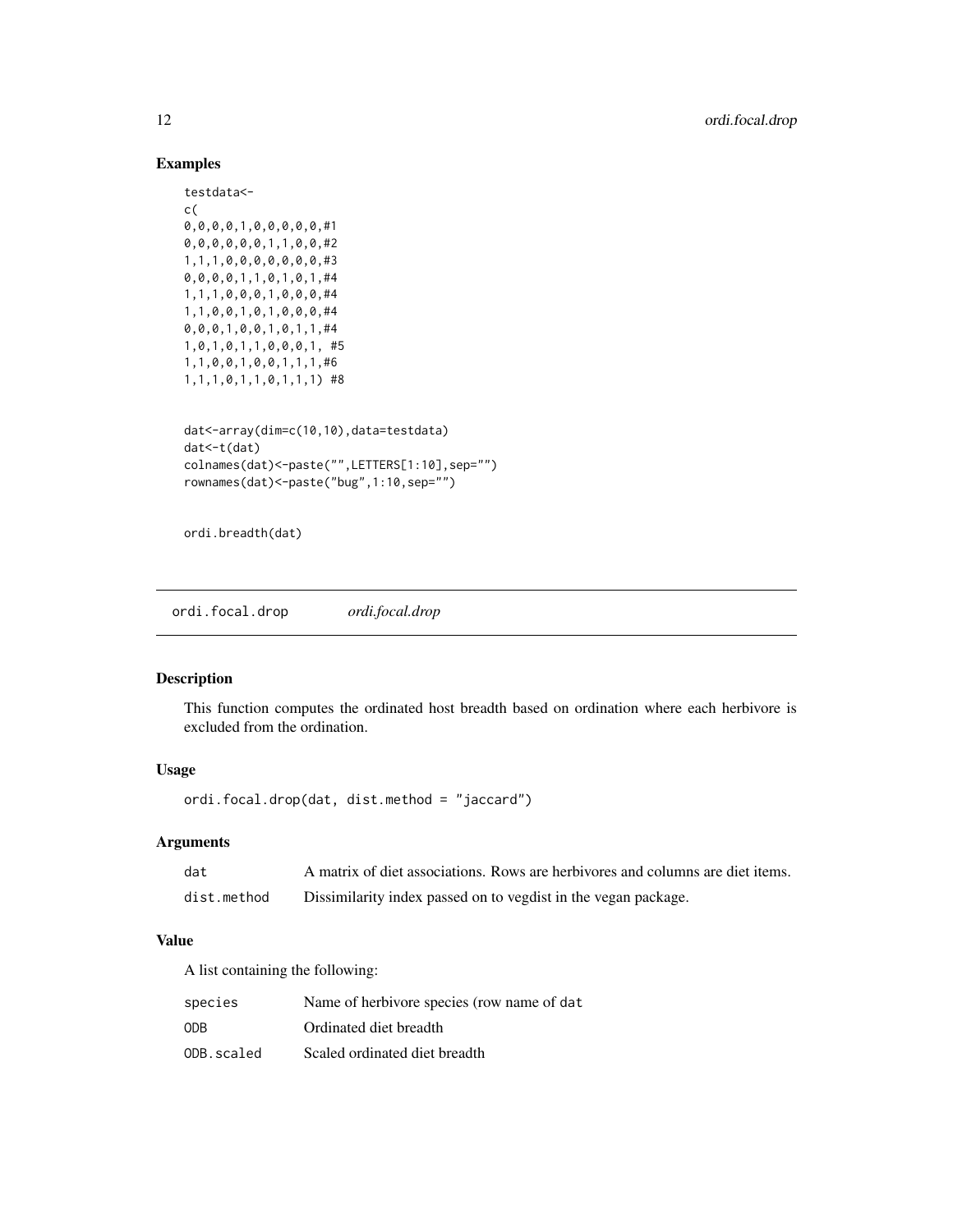# ordi.focal.drop 13

| focal.distances     |                                                                                                                                    |
|---------------------|------------------------------------------------------------------------------------------------------------------------------------|
|                     | Distance to each diet item from herbivore centroid based on ordination exclud-<br>ing focal herbivore                              |
| focal.breadth       | Ordinated diet breadth of herbivore based on ordination where focal herbivore<br>is excluded                                       |
| focal.scale.factor  |                                                                                                                                    |
|                     | The ordinated diet breadth of an extreme generalist in the ordinated space when<br>focal herbivore is excluded from the ordination |
| focal.scale.breadth |                                                                                                                                    |
|                     | Scaled ordinated diet breadth of herbivore based on ordination where focal her-<br>bivore is excluded                              |
|                     |                                                                                                                                    |

# Author(s)

James Fordyce

# References

Fordyce, J.A., C.C. Nice, C.A. Hamm, & M.L. Forister. Quantifying diet breadth through ordination of host association. Ecology

# Examples

```
testdata<-
c(
0,0,0,0,1,0,0,0,0,0,
0,0,0,0,0,0,1,1,0,0,
1,1,1,0,0,0,0,0,0,0,
0,0,0,0,1,1,0,1,0,1,
1,1,1,0,0,0,1,0,0,0,
1,1,0,0,1,0,1,0,0,0,
0,0,0,1,0,0,1,0,1,1,
1,0,1,0,1,1,0,0,0,1,
1,1,0,0,1,0,0,1,1,1,
1,1,1,0,1,1,0,1,1,1)
```

```
dat<-array(dim=c(10,10),data=testdata)
dat<-t(dat)
colnames(dat)<-paste("",LETTERS[1:10],sep="")
rownames(dat)<-paste("bug",1:10,sep="")
```
ordi.focal.drop(dat)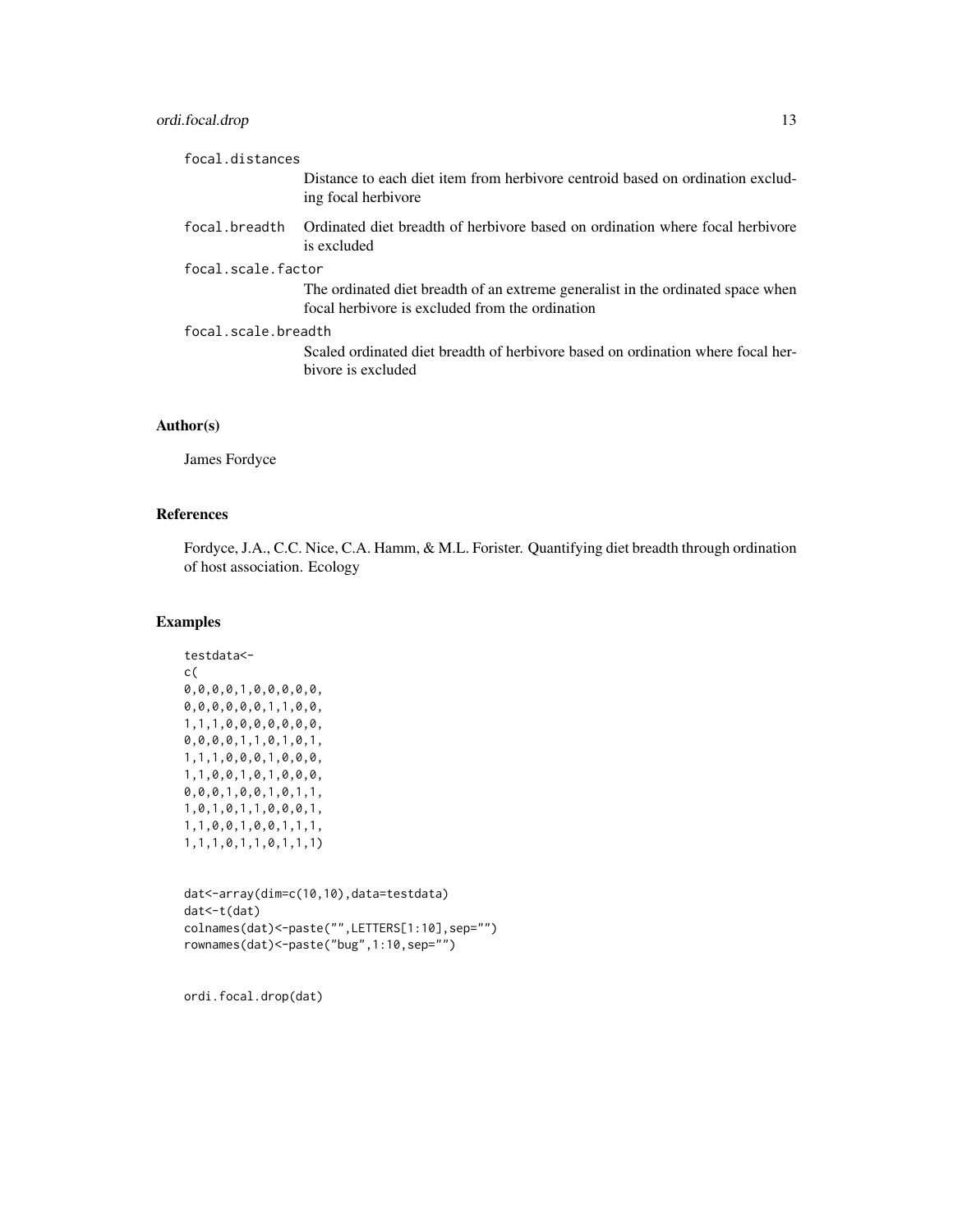<span id="page-13-0"></span>profPlot *profPlot*

# Description

Plots the profile plot of distance from herbivore centroid to host plants. Useful for exploratory data analysis.

# Usage

```
profPlot(specialization, id, col = c("black", "red"))
```
# Arguments

|     | specialization The object created by the function ordi. breadth.                                                        |
|-----|-------------------------------------------------------------------------------------------------------------------------|
| id  | A numeric identifying which species of herbivore to plot from list specialization.                                      |
| col | A vector length 2 indicating colors for plotting. First color is for non-diet items,<br>second color is for diet items. |

# Value

A profile plot

# Author(s)

James Fordyce

#### References

Fordyce, J.A., C.C. Nice, C.A. Hamm, & M.L. Forister. Quantifying diet breadth through ordination of host association. Ecology

# Examples

```
testdata<-
c(
0,0,0,0,1,0,0,0,0,0,#1
0,0,0,0,0,0,1,1,0,0,#2
1,1,1,0,0,0,0,0,0,0,#3
0,0,0,0,1,1,0,1,0,1,#4
1,1,1,0,0,0,1,0,0,0,#4
1,1,0,0,1,0,1,0,0,0,#4
0,0,0,1,0,0,1,0,1,1,#4
1,0,1,0,1,1,0,0,0,1, #5
1,1,0,0,1,0,0,1,1,1,#6
1,1,1,0,1,1,0,1,1,1) #8
```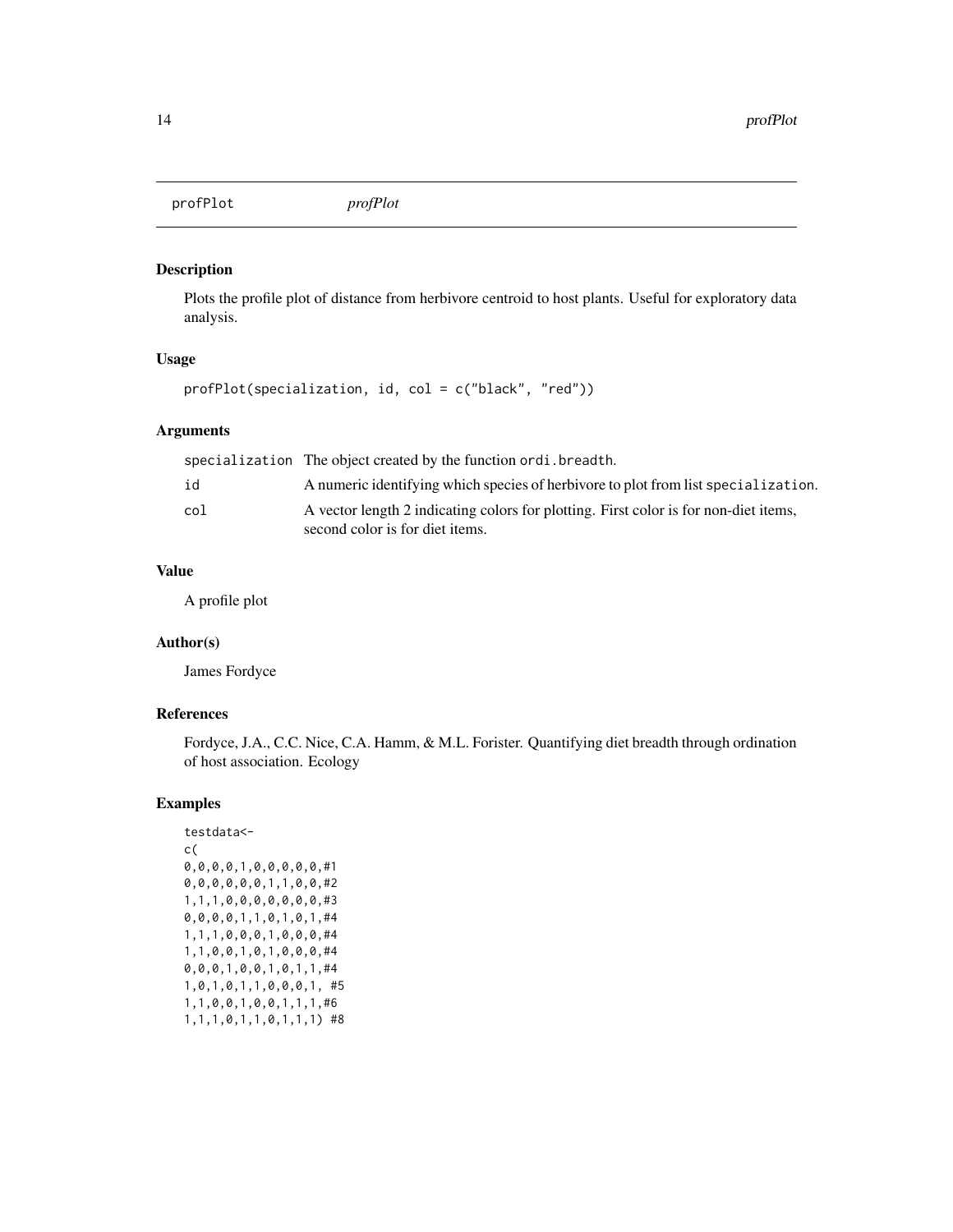# <span id="page-14-0"></span>summaryhbreadth 15

```
dat<-array(dim=c(10,10),data=testdata)
dat<-t(dat)
colnames(dat)<-paste("",LETTERS[1:10],sep="")
rownames(dat)<-paste("bug",1:10,sep="")
x<-ordi.breadth(dat)
profPlot(x,5)#profile plot for species 5
```
summaryhbreadth *summaryhbreadth*

# Description

This function summarizes the ordinated host breadth from the object created by ordi.breadth.

#### Usage

summaryhbreadth(specialization, round = 5, do.order = FALSE, by = "Richness")

# Arguments

|          | specialization The object created by the function ordi. breadth.                                           |
|----------|------------------------------------------------------------------------------------------------------------|
| round    | The number of digits to round results                                                                      |
| do.order | Logical indicating whether to sort results                                                                 |
| bv       | Indicate which column to sort results by. Can be "Herbivore", "Richness", "Breadth",<br>or "ScaledBreadth" |

# Value

A dataframe showing result summary

# Author(s)

James Fordyce

# References

Fordyce, J.A., C.C. Nice, C.A. Hamm, & M.L. Forister. Quantifying diet breadth through ordination of host association. Ecology

# See Also

ordi.breadth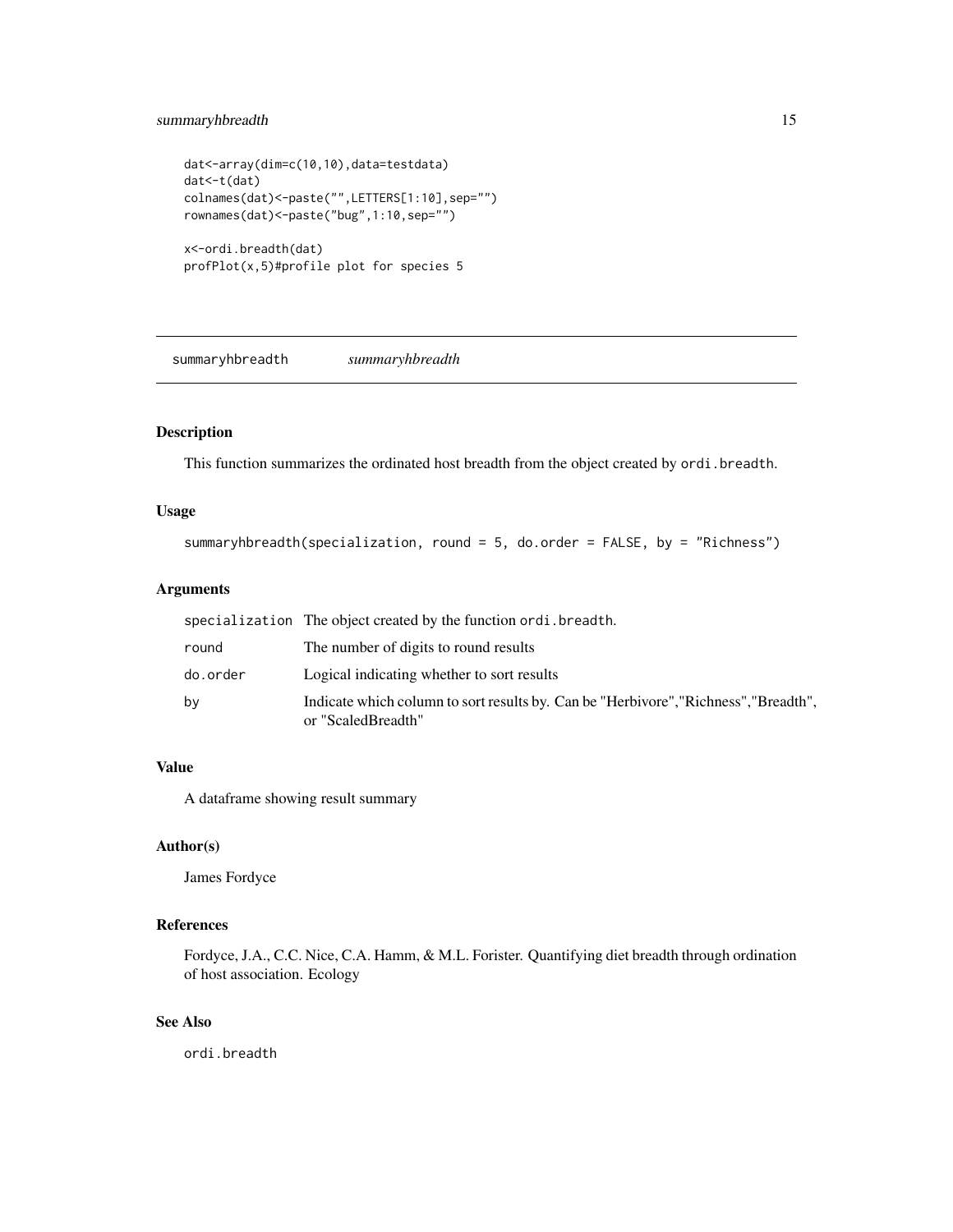# Examples

```
testdata<-
c(
0,0,0,0,1,0,0,0,0,0,#1
0,0,0,0,0,0,1,1,0,0,#2
1,1,1,0,0,0,0,0,0,0,#3
0,0,0,0,1,1,0,1,0,1,#4
1,1,1,0,0,0,1,0,0,0,#4
1,1,0,0,1,0,1,0,0,0,#4
0,0,0,1,0,0,1,0,1,1,#4
1,0,1,0,1,1,0,0,0,1, #5
1,1,0,0,1,0,0,1,1,1,#6
1,1,1,0,1,1,0,1,1,1) #8
dat<-array(dim=c(10,10),data=testdata)
dat<-t(dat)
colnames(dat)<-paste("",LETTERS[1:10],sep="")
rownames(dat)<-paste("bug",1:10,sep="")
x<-ordi.breadth(dat)
summaryhbreadth(x)
```
summaryordi *summaryordi*

# Description

Summarizes object provided by ordi.focal.drop

# Usage

```
summaryordi(ordi.out, round = 5)
```
# Arguments

| ordi.out | Object provided by ordi. focal. drop.  |
|----------|----------------------------------------|
| round    | The number of digits to round results. |

# Value

A dataframe showing result summary

# Author(s)

James Fordyce

<span id="page-15-0"></span>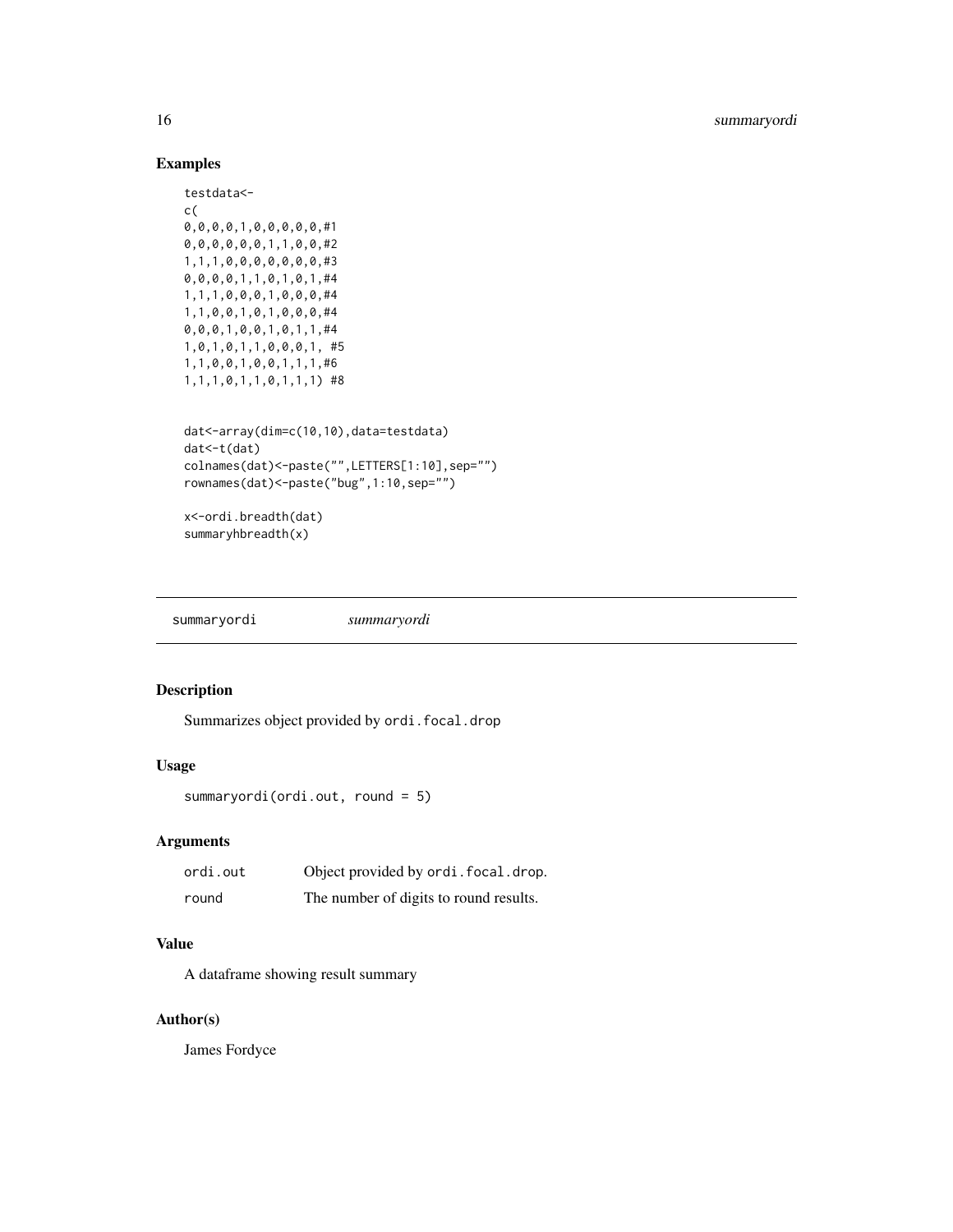# summaryordi 17

# References

Fordyce, J.A., C.C. Nice, C.A. Hamm, & M.L. Forister. Quantifying diet breadth through ordination of host association. Ecology

#### Examples

testdata< c( 0,0,0,0,1,0,0,0,0,0, 0,0,0,0,0,0,1,1,0,0, 1,1,1,0,0,0,0,0,0,0, 0,0,0,0,1,1,0,1,0,1, 1,1,1,0,0,0,1,0,0,0, 1,1,0,0,1,0,1,0,0,0, 0,0,0,1,0,0,1,0,1,1, 1,0,1,0,1,1,0,0,0,1, 1,1,0,0,1,0,0,1,1,1, 1,1,1,0,1,1,0,1,1,1)

```
dat<-array(dim=c(10,10),data=testdata)
dat<-t(dat)
colnames(dat)<-paste("",LETTERS[1:10],sep="")
rownames(dat)<-paste("bug",1:10,sep="")
```
x<-ordi.focal.drop(dat) summaryordi(x)